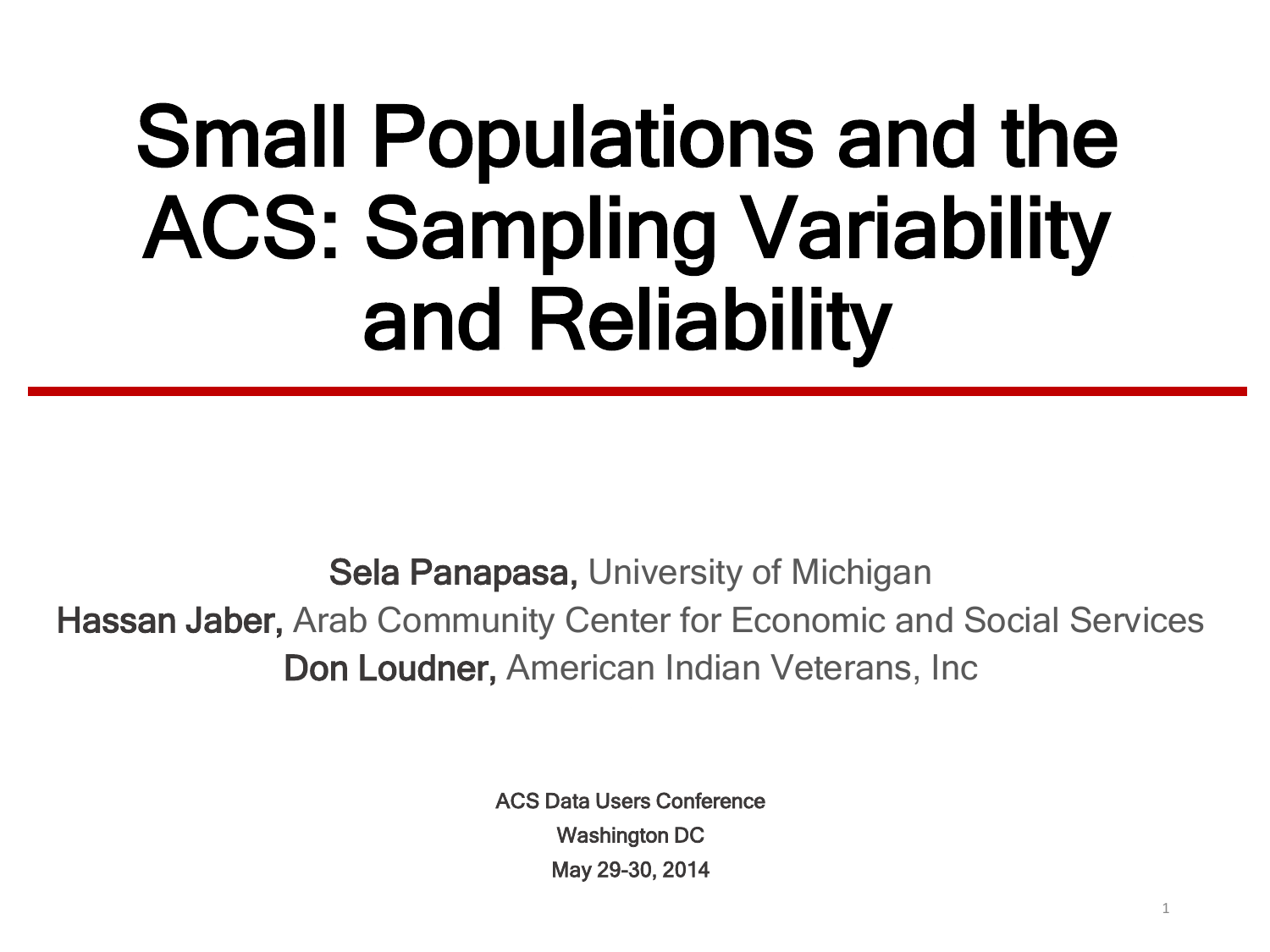### Census Bureau National Advisory Committee on Racial, Ethnic, and Other Populations (NAC)

Represents a continuing channel of communication between the Census Bureau and race and ethnic communities, focusing on:

- strategies to reduce the undercount
- data collection and enumeration strategies
- geographic and data products for AIAN, NHPI
- tabulation of race and ethnic data
- data dissemination and outreach/promotion

 NAC advice and recommendations are reported directly to the Census Director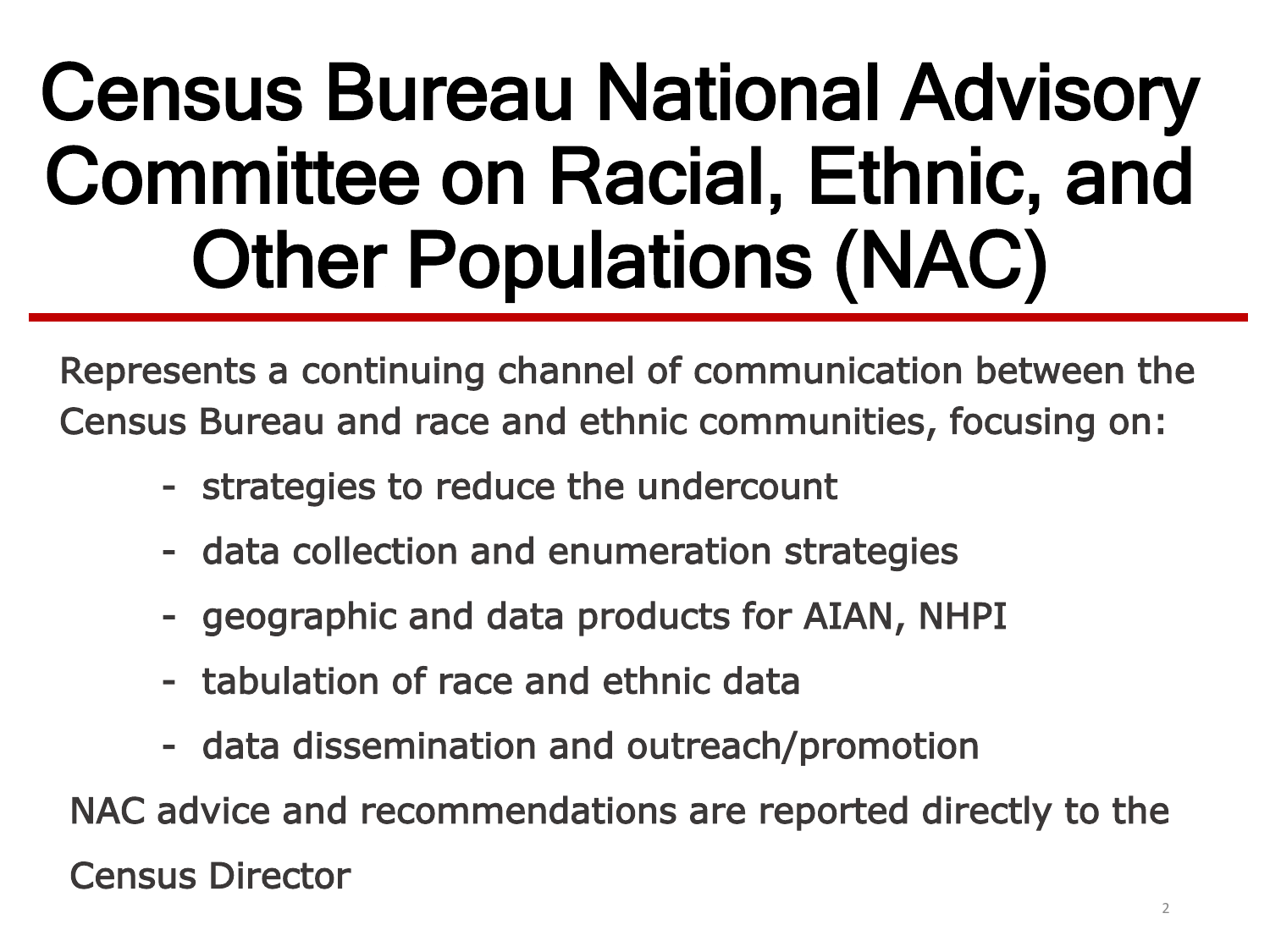## Working Group on Small Populations in the ACS

### GOALS:

- 1. Identify strategies for research, experimentation and testing that increase ACS data quality for 'small populations'
- 2. Identify strategies that increase the efficiency of ACS data collection for 'small populations'
- 3. Identify strategies to demonstrate to 'small populations' that ACS data are reliable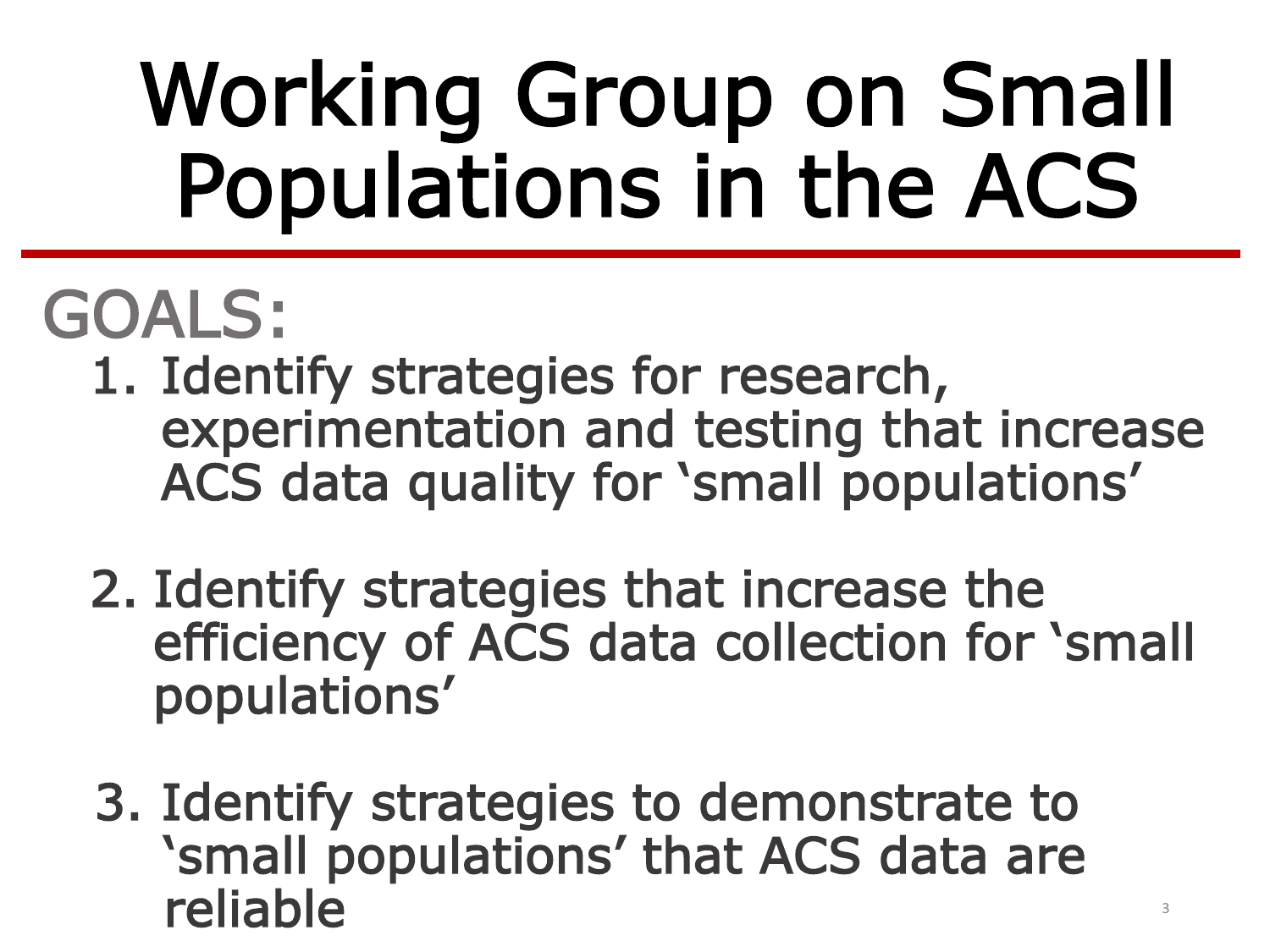### Process

- Conducted monthly phone meetings with…
	- Census Subject Matter Expert (SMEs)
	- External experts
	- National Academy of Science Panel on Small Areas and Small Populations
- Reviewed reports, briefs, documentation and literature on the ACS
- Examine 5-Yr estimates on 'small populations'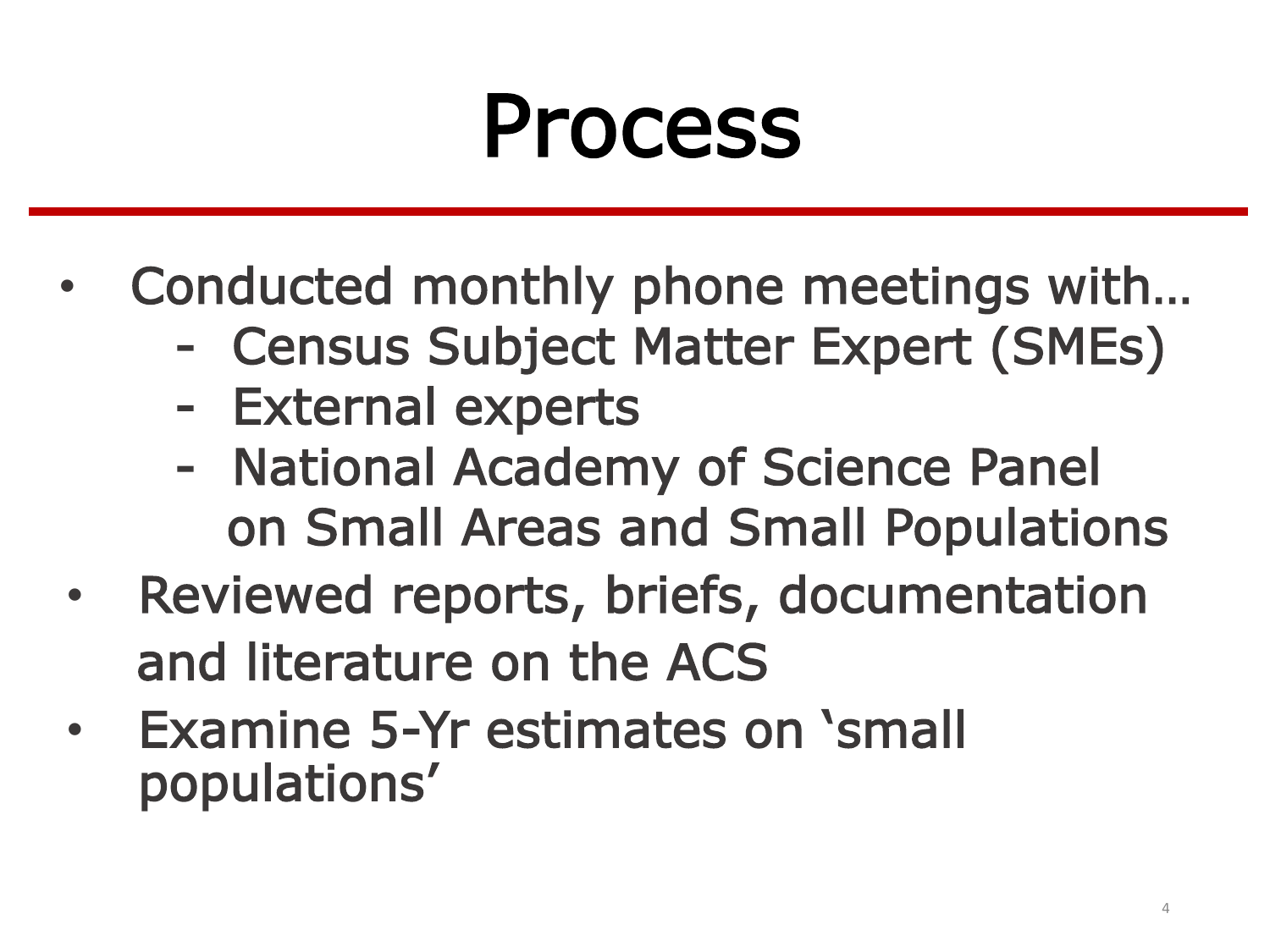# Small Population Defined

"Any defined group of people including but not limited to tribal/indigenous, racial/ethnic, economic, cultural, gender, age, language, and residential unit that cannot be currently studied in the ACS because of high sampling variability that result in unreliable or highly volatile estimates year over year"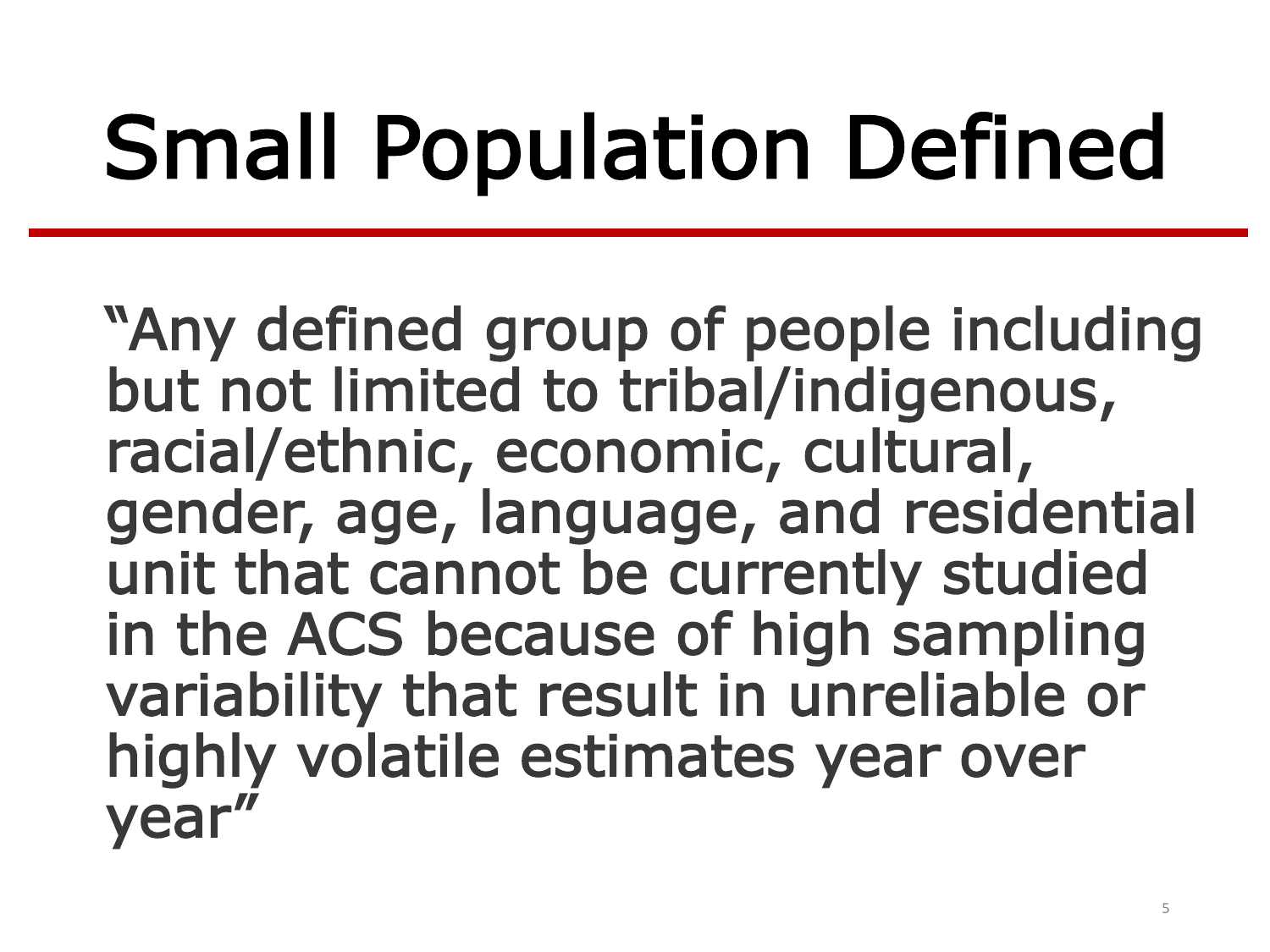# Few Examples

- American Indian/Alaska Natives
- Asian Americans
- Native Hawaiian and Pacific Islanders
- Middle Eastern and Northern Africans
- Same sex couples
- Children with disabilities
- English language proficiency
- Rural populations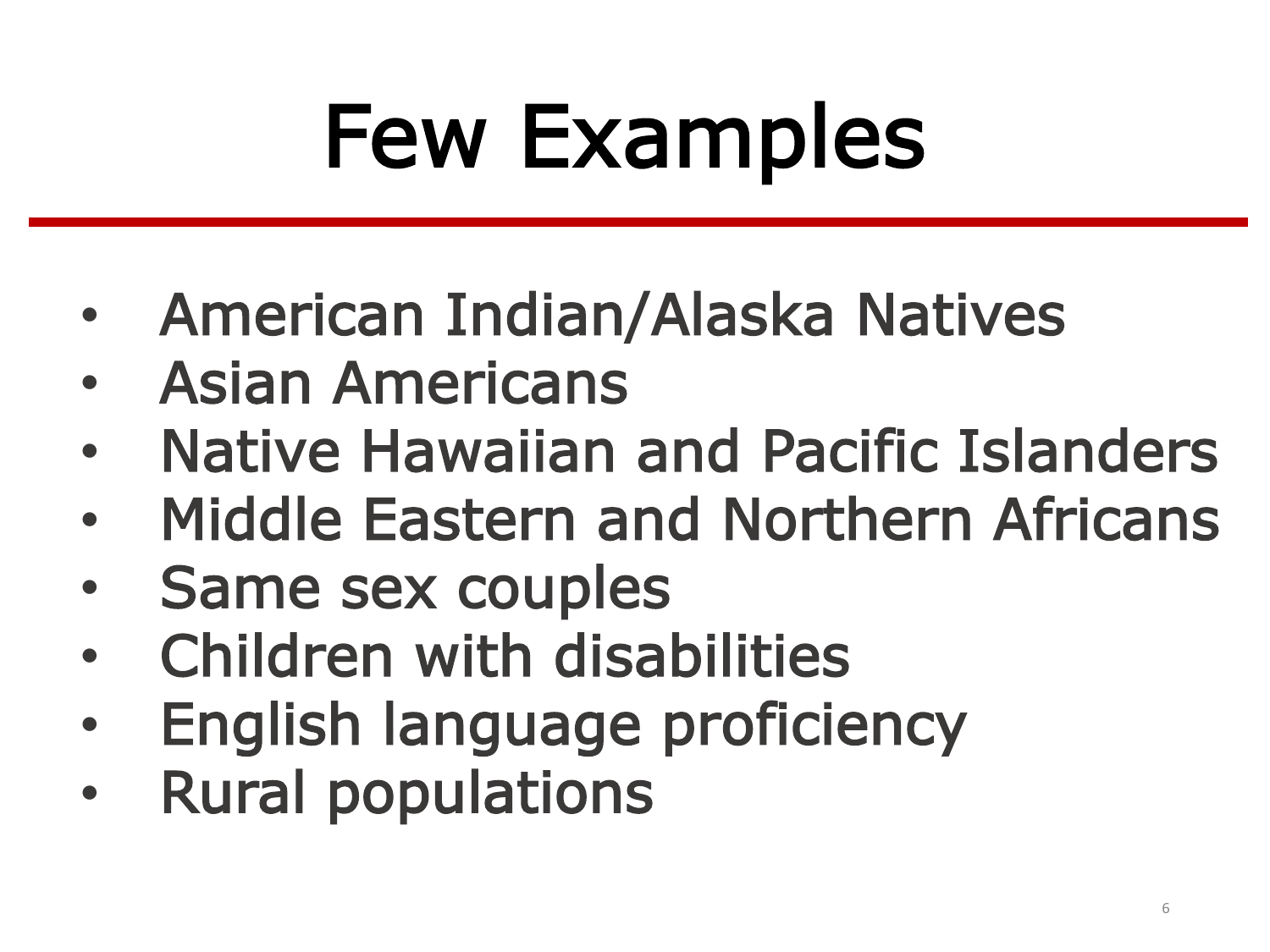# Key Issues/Challenges

- Sampling design may not capture households of 'small populations'
- Sampling units for 'small populations' in the ACS may not be representative of subpopulations
- Oversampling 'small populations' is very costly. The lack of reliable data on small populations and communities comes at an even higher cost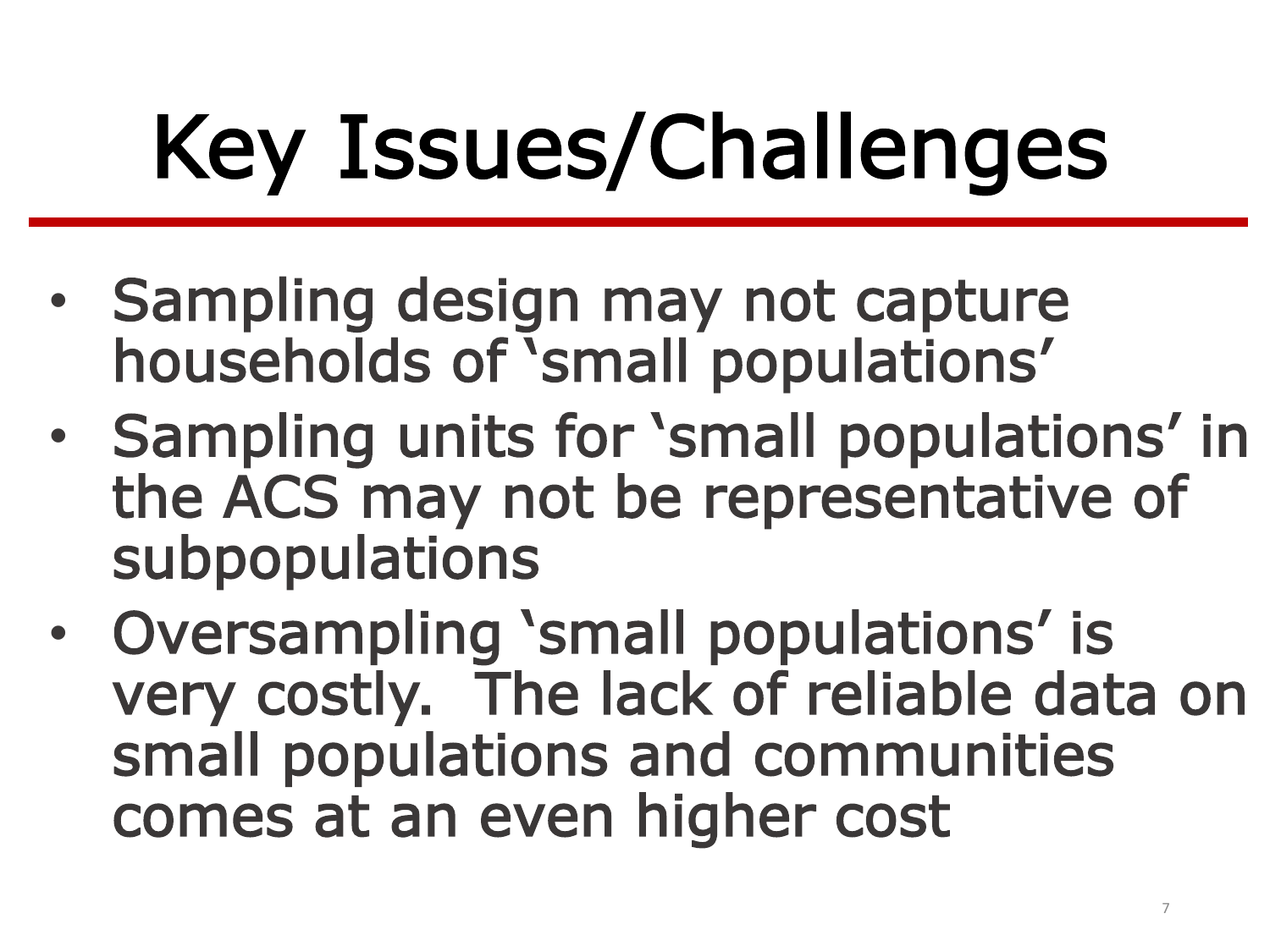# NHPI by County 2010

### Figure 2.

### Native Hawaiian and Other Pacific Islander Alone or in Combination by County: 2010

(Counties with a Native Hawaiian and Other Pacific Islander population of at least 1,000 are included in the map. For information on confidentiality protection, nonsampling error, and definitions, see www.census.gov/prod /cen2010/doc/pl94-171.pdf)

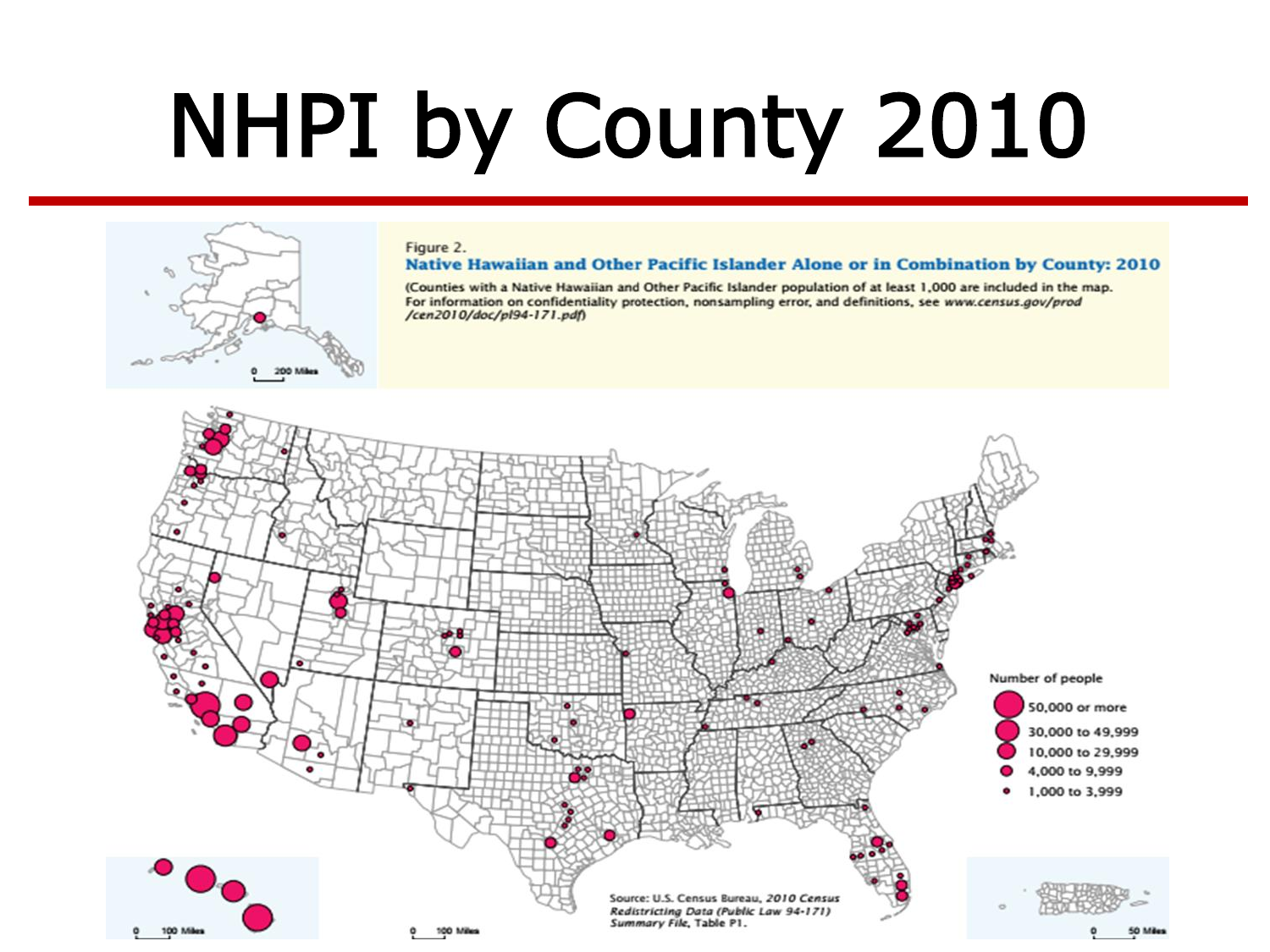# Distrust in Government

… and concerns about confidentiality and privacy

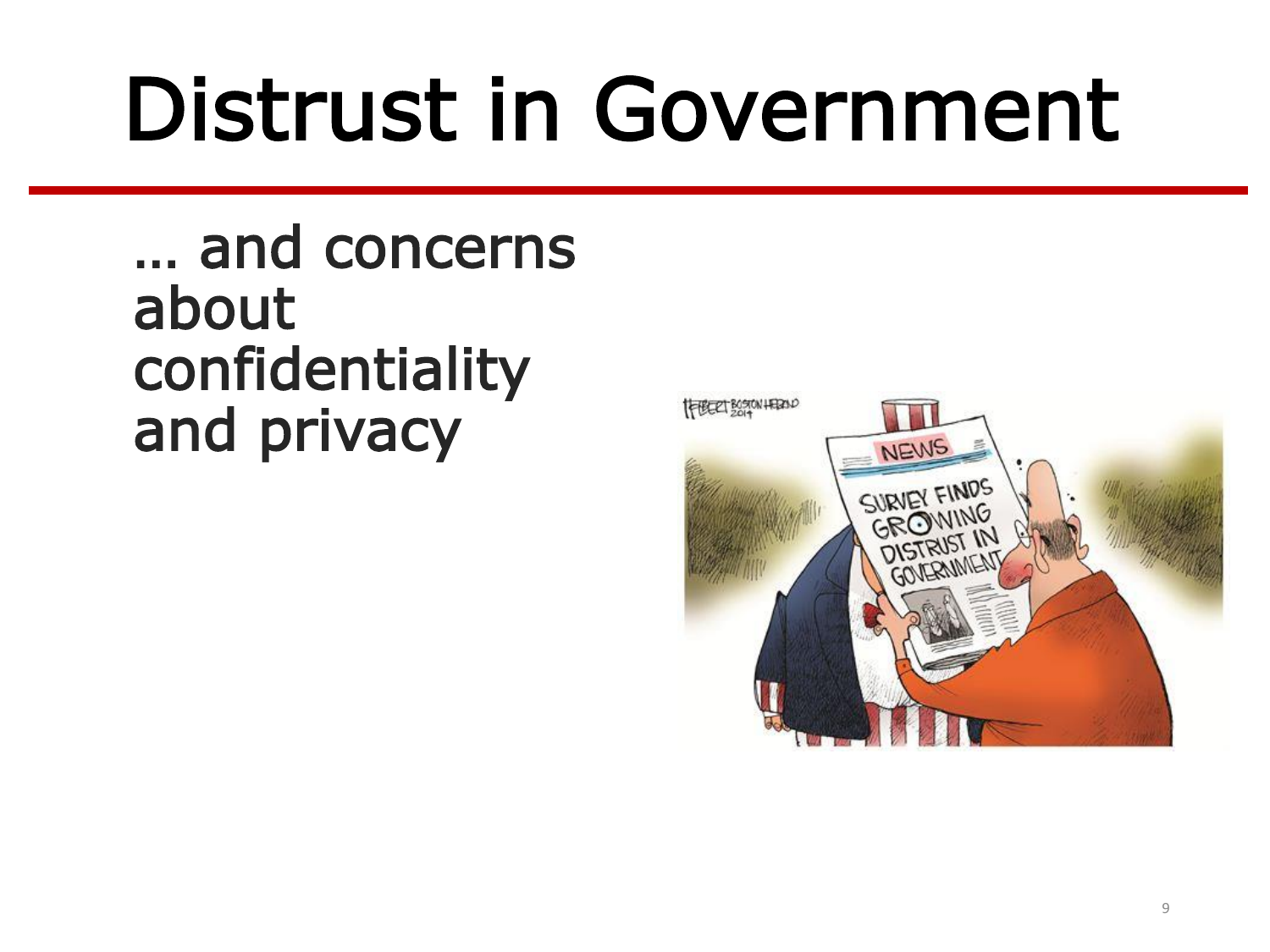### Distrust in Research



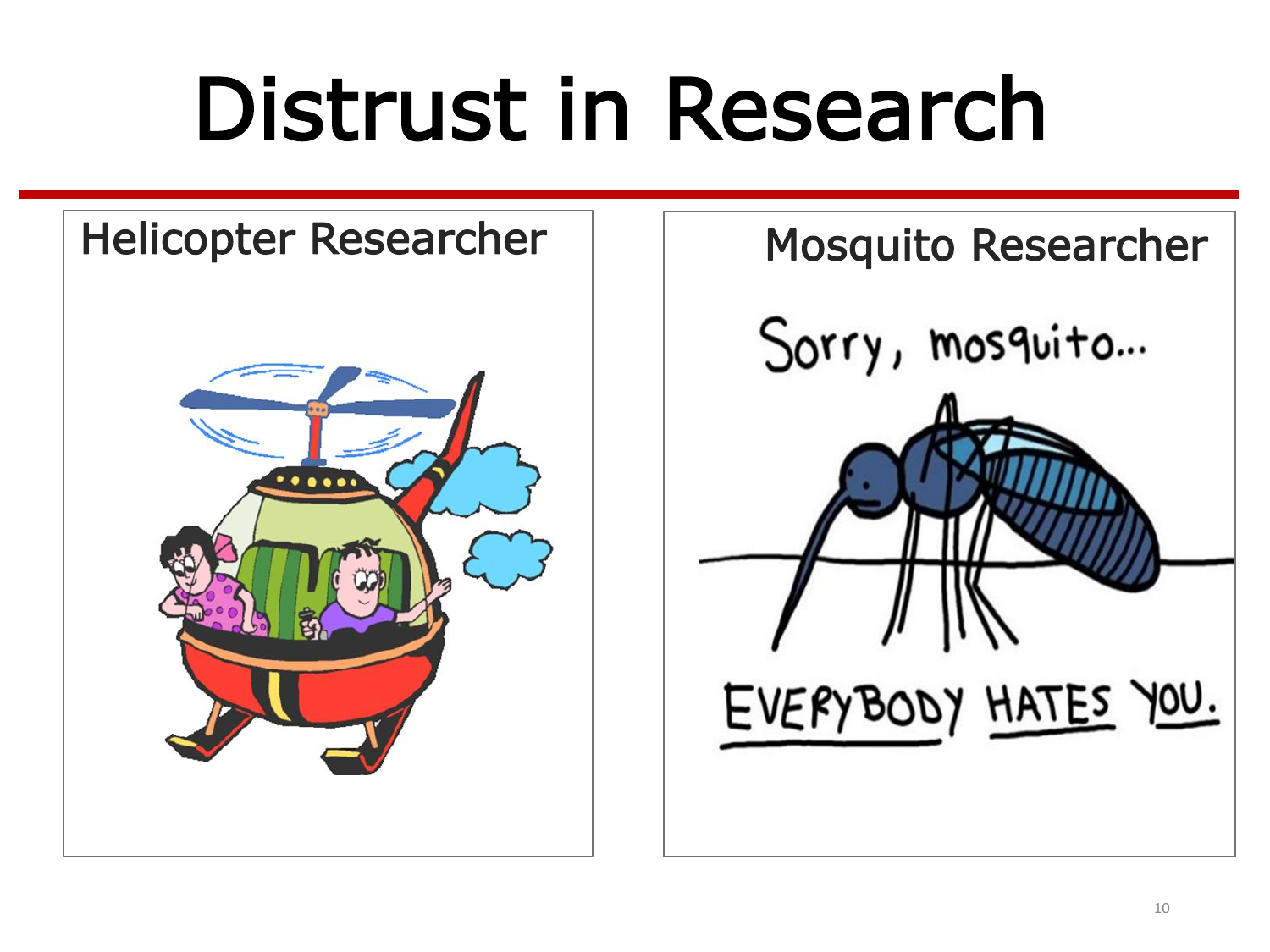## Data Suppression



**. - \*** Entry in estimate column indicates that either no sample observations or too few sample observations were available to compute an estimate, or a ratio of medians cannot be calculated……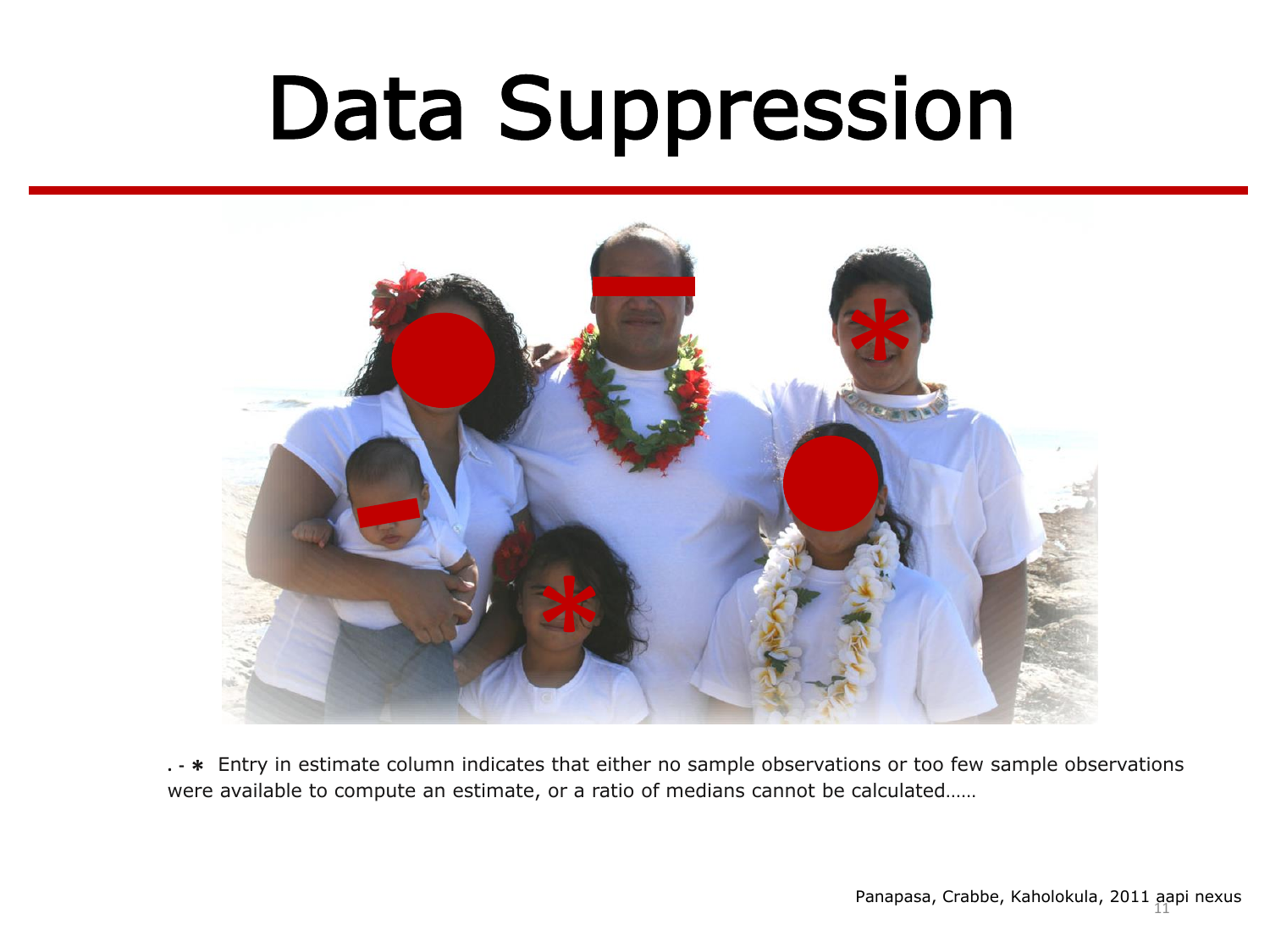## Recommendations

- Adjust the ACS sampling frame and survey sampling methods to be more inclusive and representative of 'small populations'
- Include questions that reflect all small and underrepresented populations (for example, MENA and sexual identity)
- Enforce Executive Order 13175 to assure accurate and robust estimates on AIAN enrolled in federally recognized tribes, as well as non-federally recognized tribes is collected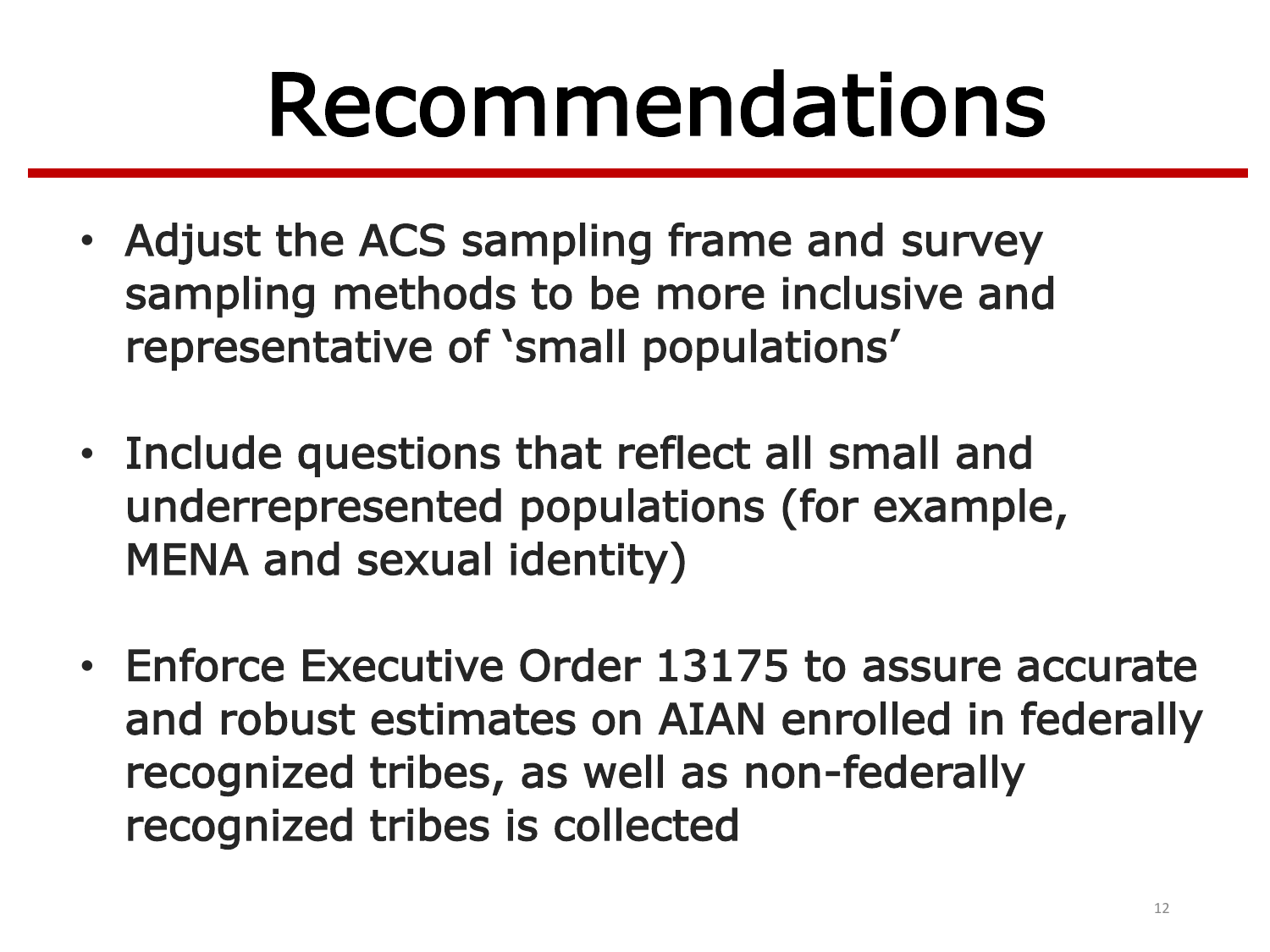## Recommendations

- Develop awareness and cultural education on "small populations" for the Census Bureau Headquarters and Regional Office staff
- Partner and outreach to small population nongovernmental community organizations, Tribal leaders' and stakeholders
- Explore new and emerging communication and technological innovations to improve data collection and coverage for 'small populations'
- Support the implementation of the combined R&E question to achieve a complete enumeration of all specified 'small and emerging populations'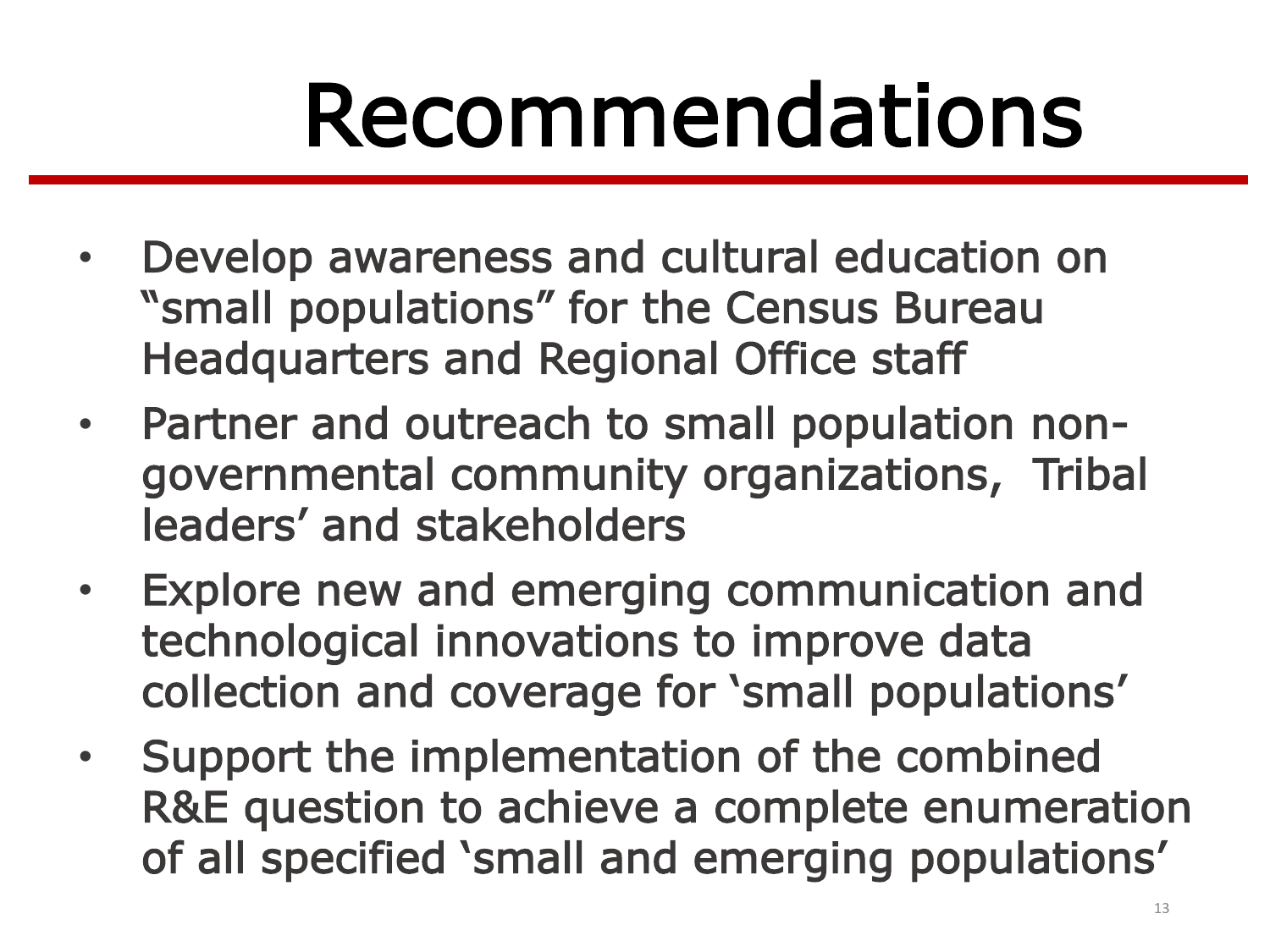### Conclusion

- The ACS is innovative and provides statistically reliable and timely information on the US population, including 'small populations'
- We invite your thoughts and suggestions for further research, experimentation, testing to increase ACS data quality, as well as increase the efficiency of ACS data collection for 'small populations'